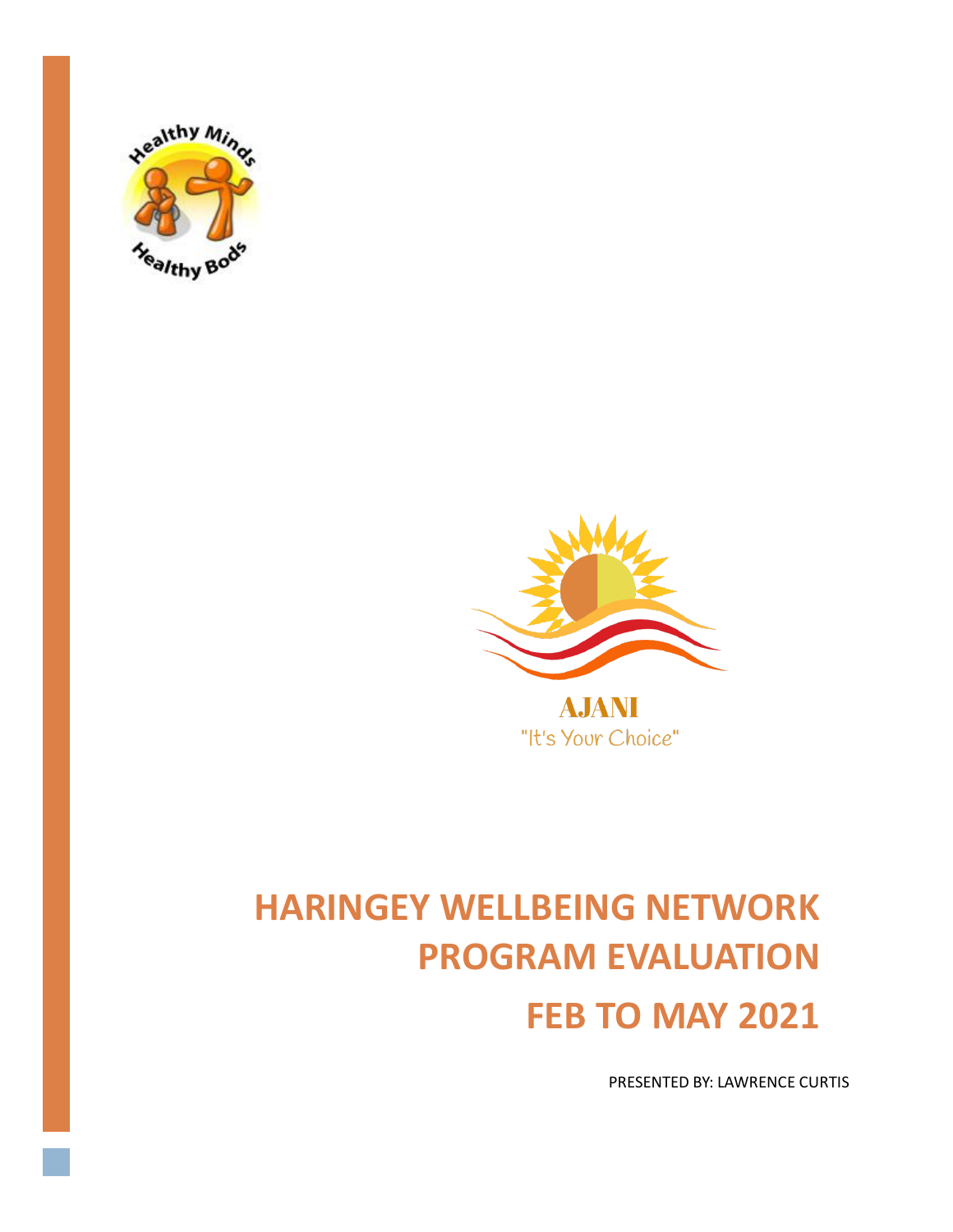# SHP PILOT PROGRAM EVALUATION

### **AIMS OF THE A JANI PROJECT**

PROACTIVELY PROMOTING BETTER HEALTH AND FITNESS PROVIDING OPPORTUNITIES TO BE MORE ACTIVE CREATING AWARENESS OF WHY PEOPLE NEED BETTER NUTRITION INSTILLING IN PEOPLE RESPONSIBILITY, THE NEED TO TAKE ACTION AND TO THINK ABOUT THE CHOICES THEY MAKE. CREATING A GROWTH MIND-SET MENTALITY.

WE HAVE:

- Built Confidence and Self-Esteem
- Re-Energized people through fitness advice and actual sessions
- Improved mental health, pre-empting some issues, and helping people control their depression, stress and anxiety
- Helped people as they become more "life ready" quicker, happier, and stronger
- Provided ongoing classes and events to maintain improvement
- Promoted a Growth Mind-set mentality
- Created strong links with the service users, quickly developing trust
- Built awareness of the importance of choices, action, perseverance, listening, and behaviour

#### **NUMBERS ATTENDING**

Over the weeks we worked with nine people of various ages, two of whom were men, and the rest were women.

#### **HOW DID WE DO?**

This course had a slightly different start due to the Covid pandemic. We used the Zoom account for Haringey Well Being Network and had access to their main hall to do that. Our first six weeks were on Zoom, and the last six involved people attending the centre.

We have to say, we much preferred the face to face attendance, and that as the feedback from the users too. Not that the zoom weeks were not good, they certainly were fantastic. But with mental health the overall consensus was that interacting with people in the same room was better.

Over the twelve weeks (the course was on Mondays, so we had two weeks of bank holidays too as the centre was closed on those days) we had eight people attend via Zoom and at the centre.

Overall the feedback was superb. We definitely improved the lives of those who attended. In fact, here is the feedback from Alex. She has been suffering from chronic tiredness and possible ME, and rarely leaves her flat. This is what she said: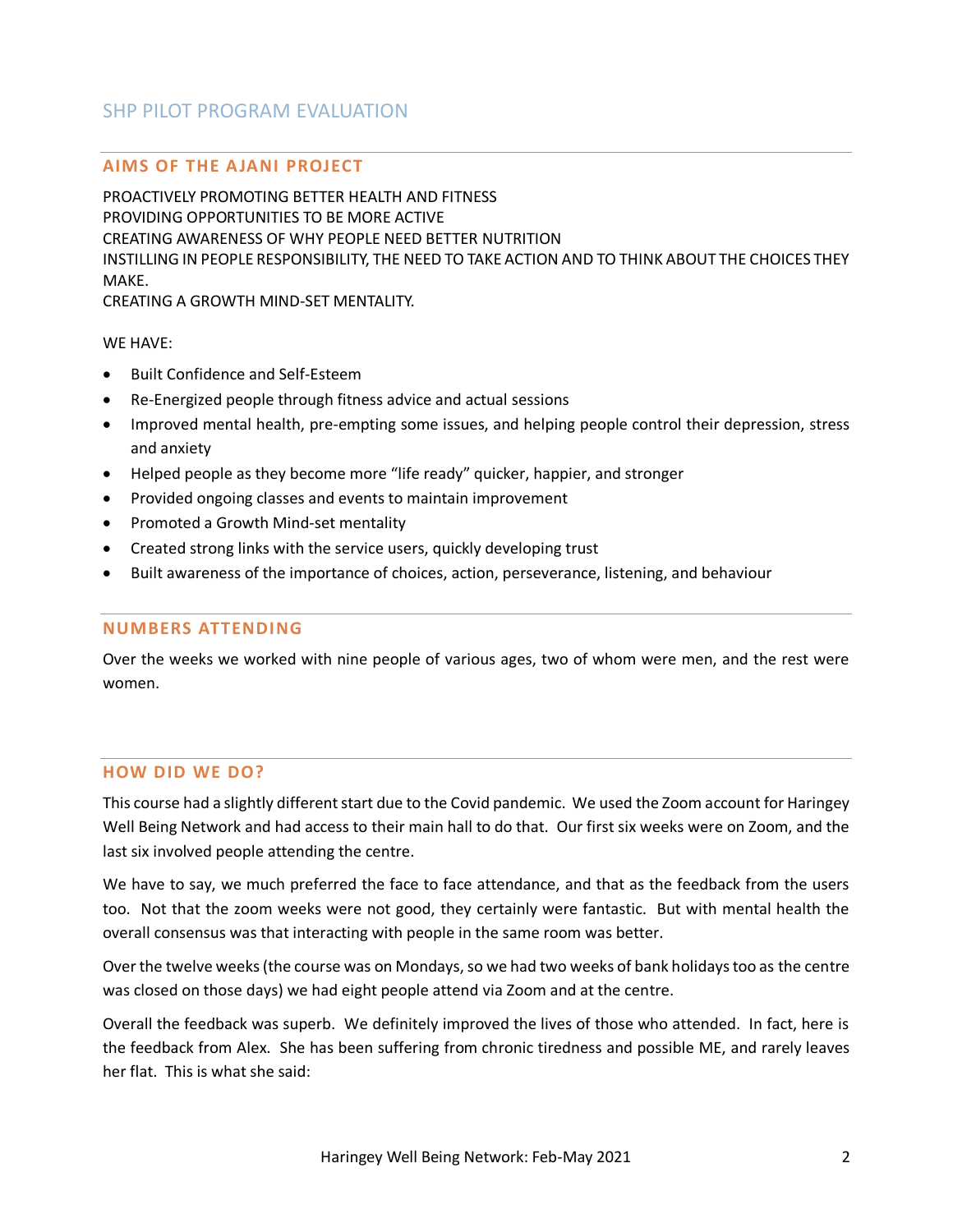"absolutely life changing course. Clear, unpatronising, friendly, inventive, funny, informative, and crucial approach to self-care, nutrition, and exercise. Lawrence is a gem, and both he and Oliver were born to be communicators, both are highly skilled at imparting information with great humility, humour, and both possess a wealth of knowledge and great soul. They seem to understand how to incorporate these vital life survival skills whilst inside the mind of depression and debilitating anxiety, without ever being anything less than empathetic and caring. Wonderful people. I am so glad I got myself to attend this course."

Perhaps I should just stop there!!  $\circled{3}$  But I wont. That feedback is astonishing and wonderful. Alone, it should enable us to open dialogue re full salary funding. I wonder how many other courses in Haringey get that kind of praise?

Other feedback:

"very good discussion involving mental health, concepts, practical application, technical aspects of the body."

"A Great Smorgasbord of information"

"Very good eclectic mix of exercises"

"Good to be in a group where the aim is to change for the better."

"Fantastic they were so knowledgeable about nutrition."

"Exercises were impromptu and fun. It inspires me to do more": (this lady has already attended our free gym sessions we have with Better UK Highbury Leisure Centre"

"Enjoyed myself. Lifting our spirits."

"I can use the information in the future and would like the class to join again."

"A positive focus to my week. Uplifting exercises with nutritional information."

# **REVIEW**

|         | <b>This Program</b>                                                                                                                                                  | <b>Future Programs</b>                                                                                                                                                               |
|---------|----------------------------------------------------------------------------------------------------------------------------------------------------------------------|--------------------------------------------------------------------------------------------------------------------------------------------------------------------------------------|
| Length  | Twelve weeks (which we really split into<br>three four week courses, but with<br>different content. We have a plethora of<br>sessions. Each week was two hours long. | I like two hours, with chance of extra half<br>hour, as we did not incorporate breaks<br>into this one. Which did not matter.<br>Demonstrated we can adapt to ongoing<br>situations. |
| Content | Each week we completed sections on the<br>four main subjects: Mind-set/Routine,<br>Health, Fitness, Nutrition                                                        | This will continue, and we will look at<br>more ways we can be interactive and fun.                                                                                                  |